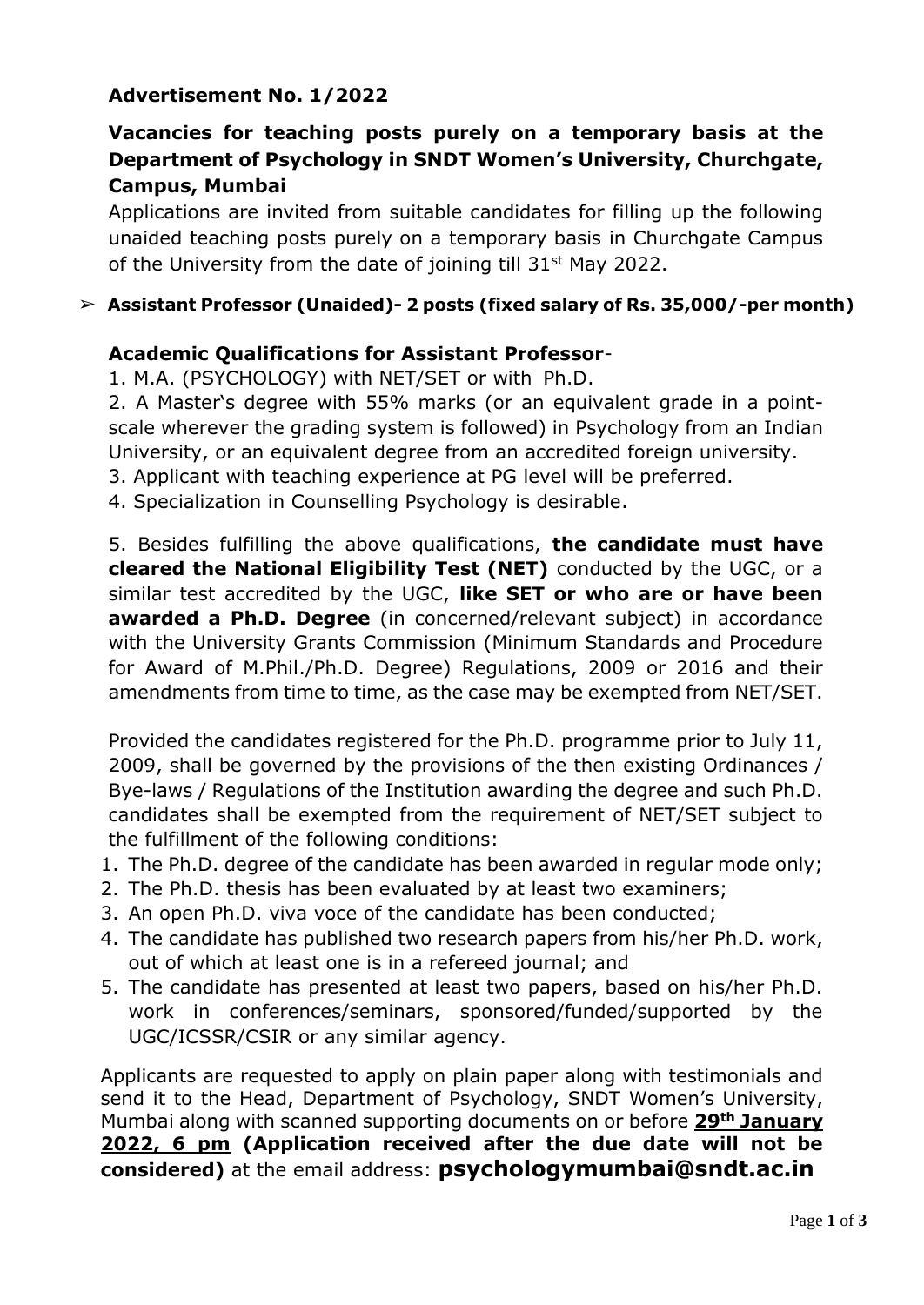## **INSTRUCTIONS TO CANDIDATES**

1. **Please note that the appointment of Assistant Professor(s) is purely on temporary basis and strictly only for the period from the date of joining till 31st May, 2022 on a consolidated pay of Rs.35, 000/- per month. A person selected shall have no enforceable right against the University for continuation in the succeeding academic session in any circumstances.**

2. Candidates are advised to satisfy themselves before applying that they possess the prescribed qualifications and has to ensure that they possess the prescribed qualifications and are eligible in all respect as per the eligibility conditions.

3. Qualifications & all other eligibility conditions should be fulfilled as of the last date of application.

## 4. **No inquiry asking for advice as to eligibility will be entertained.**

5. Candidates are requested to mention in the application, valid e-mail & working Mobile Number

6. They shall enclose photocopies of all the relevant certificates in support of their candidature. Self-attested copies of the certificates shall be attached in support of the information given in the application form. All the information contained in the application form shall be substantiated by supporting documents.

7. Application received after the prescribed last date is liable to be rejected and no communication in this regard will be made with the candidate.

8. Candidates are required to produce all original documents of their credentials in support of their candidature at the time of interview.

9. The candidate is required to produce a "No Objection Certificate" from their present employer at the time of the interview if they are working in the University dept. / Institutions or affiliated colleges.

10. Candidates from all categories can apply for open posts.

11. Candidates having knowledge of Marathi language / Proficiency in the Marathi language will be preferred.

12. Number of posts advertised may increase/decrease depending upon the vacancies available at the time of the interview.

13. Candidates should invariably give the information regarding Court cases pending, Criminal cases, Disciplinary actions or equivalent etc., if any. Any changes in this information as and when occurred after the submission of application till the completion of the recruitment process should be brought to the notice of the University by the candidate, failing of which the University